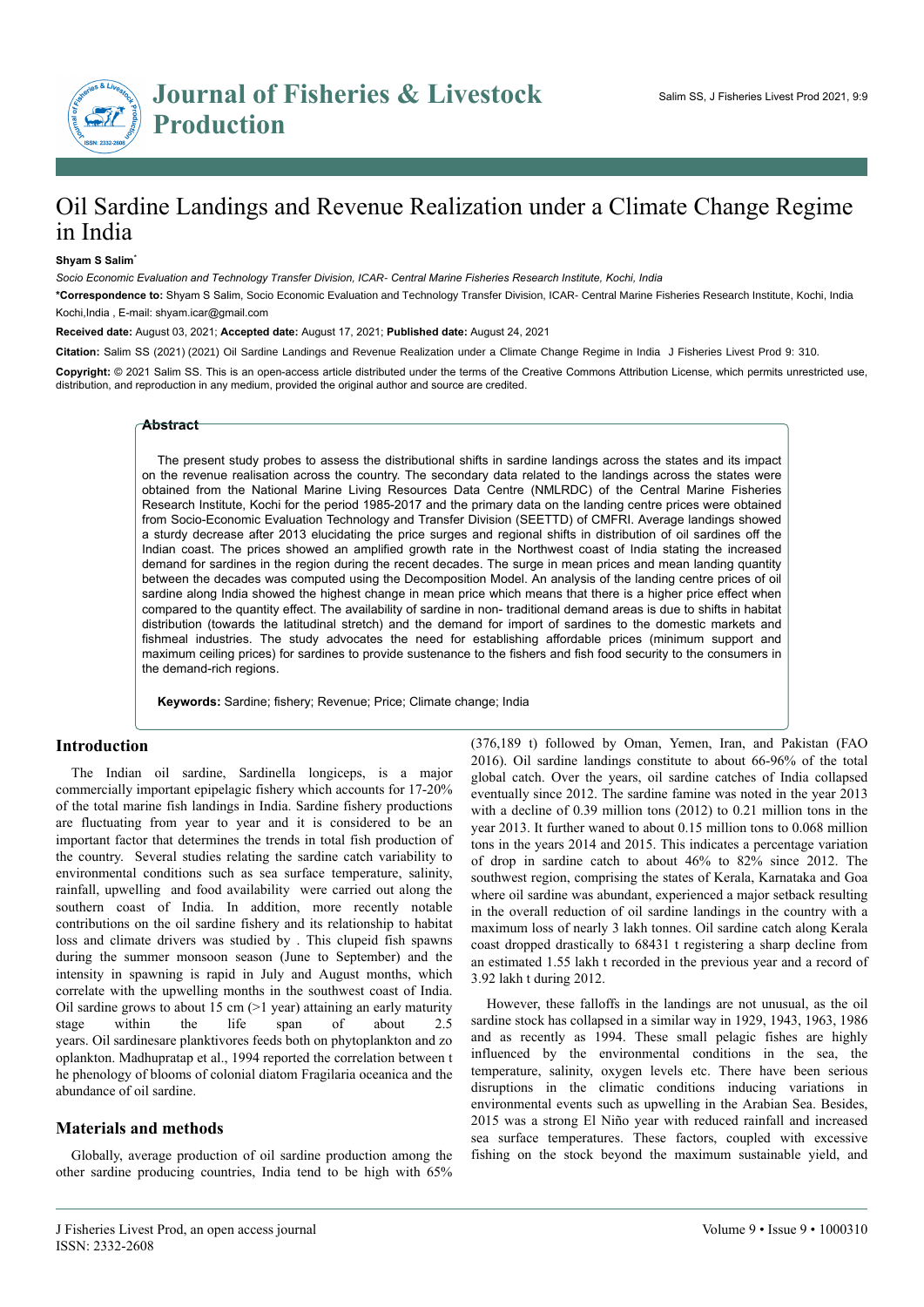excessive capture of juveniles during 2010-2012, has led to a famine in the oil sardine stock in the Indian coast.

Sardines bolster the fisher folk's economic state through their significance for increased consumption rate, strong demand and supply paradigm in marketing of the fish. Among the Indian maritime states, Kerala is the maximum fish consuming state leading to a recognized market demand. In addition, the supply pattern is met from the fish arrivals from the neighbouring states of Tamil Nadu, Karnataka, Maharashtra, and Goa. The southwest region, comprising the states of Kerala, Karnataka and Goa where oil sardine was abundant, experienced a major setback resulting in the overall reduction of oil sardine landings in the country with a maximum loss of nearly 3 lakh tonnes. Oil sardine is experiencing a surge in the price these years, probably due to its high demand and low supply. At the same time, there has been an increase in the share of the landings along southeast coast where there is less demand for oil sardine.

In this context, we investigate the economic factors influencing variability in a 33-year time-series of oil sardine landings across all the coastal states of India. This study will address the climate change driven fluctuations in the revenue dynamics of the sardine fishery. We made use of sardine landing data, landing centre value and landing centre price of each coastal state to ascertain the observed economic variability among each other. The study will elucidate the potential effects of an economic surge in sardine fishery with potential inputs for facilitating sustainable fishery management.

Oil sardine distribution extends along both the east and west coast of India. Distribution off the west coast of India is confined to the 40 m isobaths with temperature ranging from 22-28°C. Landing datasets for nine coastal states and one union territory was used for the present study. Figure 1 represents the coastal states and union territory of India used for the study.



**Figure 1:** Study region showing nine coastal states and one union territory of India.

Annual sardine landing datasets of all the coastal states from 1985 to 2017 (33 years) were collected from the National Marine Living Resources Data Centre (NMLRDC) of Central Marine Fisheries Research Institute, Kochi. CMFRI was involved in the estimation of marine fish landings since 1920s' and in the latter years, the landing datasets were estimated using stratified multi-stage sampling method. We studied the annual landings of the oil sardines over a period of 33 years obtained from the more reliable source of information on the

fishery. The Landing Centre Price (LCP) and Landing Centre Value (LCV) were collected from the Socio-Economic Extension and Technology Transfer Division (SEETTD), CMFRI. The price values were deflated using the Wholesale Price Index (WPI) from the WPI source release for the year 2011. The interannual/decadal variability within the landings and landing price value across all the coastal states were done using the Decomposition analysis. The coastal states were categorized into four regions: Southwest Southeast, Northwest and Northeast zones. This regional zonation was classified based on the dominance in the geographical distribution of major finfish groups in the Indian coast. Increase in landings and LCP of oil sardine along Southwest Southeast, Northwest and Northeast coasts of India during the two decades: Period 1(1985-2000) and Period 2(2001-2017) were studied.

The description of the variable considered for calculating component of change in average landing centre value and component of change in variance of landing centre value are given in Table 1.

## **Results and Discussion**

# **Inter-Annual Variability of Oil Sardine**

In the present study, Oil sardine landings of the Indian coast for the period of 1985-2017 (33 years) were examined. Highest landing was recorded in the year 2012 to 7.3 million tonnes and lowest landing was from the year 1994 to 0.5 million tons. Oil sardine landings over the years showed an upward trend till the year 2012 and have started declining since 2013 till now. The total landings decline was 6 million tons in 2013 from the peak of 7.2 million tons in 2012. It further waned to 5.4 million tons in 2014, and continued to drop to about 2.9 million tons in 2015 and 1.7 million tons in 2016. Kerala stands as a major contributor with 51% of oil sardine landings over the years followed by Tamil Nadu (19%) and Karnataka (16%). The landing contribution from the states such as West Bengal, Gujarat and Orissa tend to be meagre in comparison to the other coastal states of India represents the percentage variations of total landings over the years from each state.

# **Regional variability of Oil Sardine Landings**

To understand the fluctuations and variability in landings of oil sardine off the Indian coast more in detail, the spatio-temporal scale was divided into four regions and two decades respectively. The first decade covers the first 16 years of the time-series and the second decade includes the next 17 years. Nine coastal states and one union territory were classified into four regions such as: Southeast (Tamil Nadu, Pondicherry and Andhra Pradesh), Northeast (Odisha and West Bengal), Southwest (Kerala, Karnataka and Goa), and Northwest (Maharashtra and Gujarat). From examining the results on landings and percentage variations regionally and decadal-wise, it is evident that the Southwest coast immensely contributes to the overall oil sardine landings and it has drastically increased from 18.5 million tons (in the first decade) to 54.5 million tons in the second decade represents the region-wise and decadal-wise landings of Oil Sardine in the Indian coast. Among the coastal states of the Southwest coast, Kerala registered to be the major contributor with 14 million tonnes and 35.85 million tonnes in the first and second decade, respectively. The next regional contributor is the Southeast coast, which showed a twofold increase in the second decade. The Northeast and Northwest coastal regions are the minimum contributors to the landing. However, the significant fact to be noted is the increase over the second decade